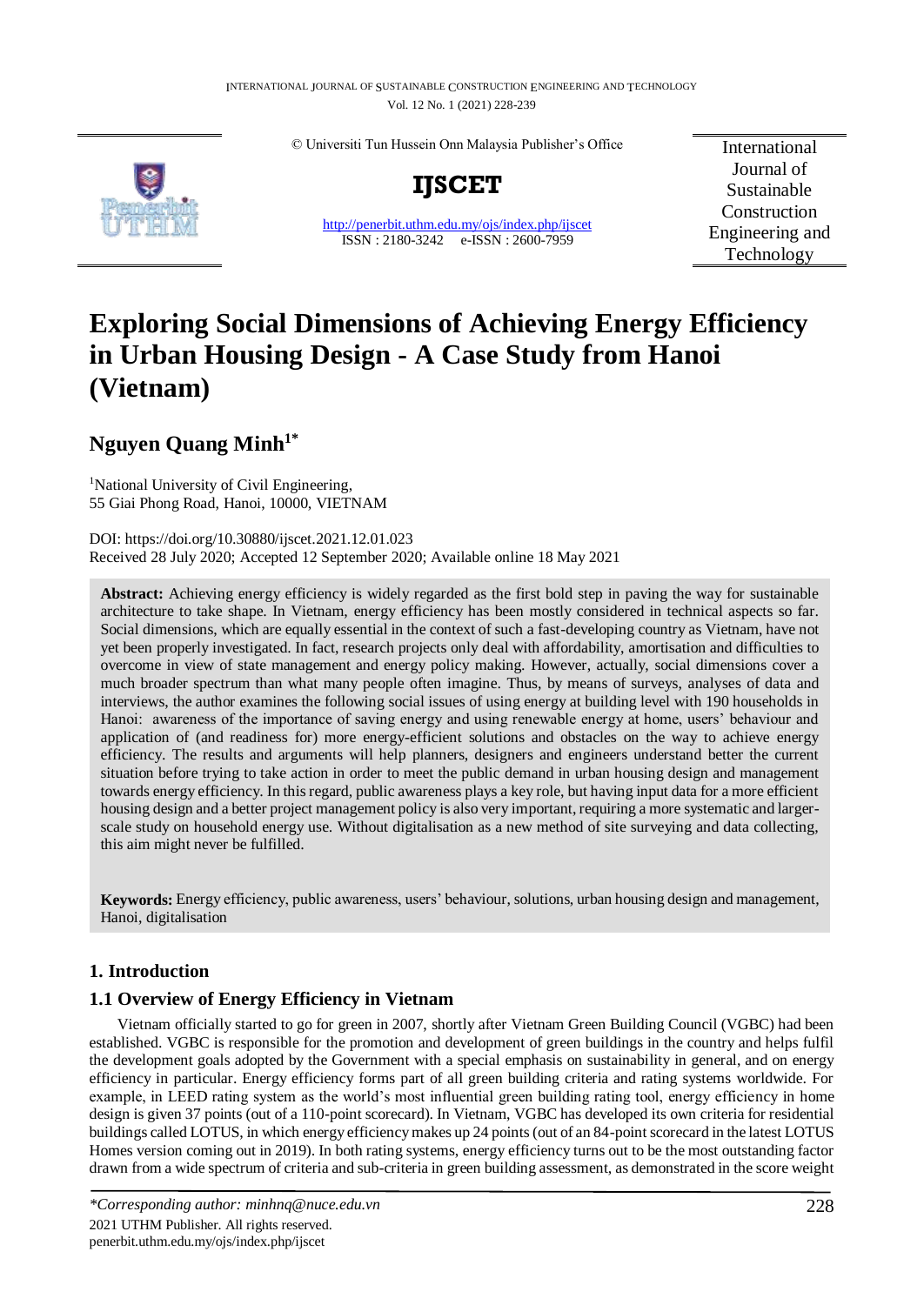(33.6% and 28.6%, respectively, of the overall score, considerably higher than the second and the third most important ones). The breakdown of each green building rating system is presented in Table 1 below:

| International (LEED system) (USGBC, 2019)  |               |                | National (LOTUS system) (VGBC, 2019) |  |  |
|--------------------------------------------|---------------|----------------|--------------------------------------|--|--|
| Category                                   | <b>Points</b> | <b>Points</b>  | <b>Category (Equivalent)</b>         |  |  |
| Integrative process                        | 2             | 7              | Community and Management             |  |  |
| Location and transportation                | 15            | 16             | Local environment                    |  |  |
| Sustainable sites                          |               |                |                                      |  |  |
| Energy efficiency                          | 37            | 24             | Energy efficiency                    |  |  |
| Water efficiency                           | 12            | 8              | Water efficiency                     |  |  |
| Materials and resources                    | 9             | 14             | Materials and resources              |  |  |
| Indoor environmental quality               | 18            | 11             | Health and comfort                   |  |  |
| Additional score (innovation and priority) | 10            | $\overline{4}$ | Innovation credit                    |  |  |
| <b>Total score</b>                         | 110           | 84             | <b>Total score</b>                   |  |  |

**Table 1 - Energy efficiency in LEED and LOTUS systems for home design – A comparative study**

In terms of energy efficiency for housing design, VGBC has recently merged single-family and multi-family residential buildings divided in the period 2012 - 2019 into one category only under the name of LOTUS Homes:

| Sub-categories of energy efficiency | <b>Points</b> |
|-------------------------------------|---------------|
| Passive design                      |               |
| Building envelope                   | 4             |
| Cooling                             | 6             |
| Artificial lighting                 | 3             |
| Water heating                       | 2             |
| Energy-efficient appliances         | 3             |
| Energy monitoring                   |               |
| <b>Total</b>                        | 74            |

**Table 2 - Energy efficiency assessment in LOTUS Homes (VGBC, 2019)**

Those indicators are obviously engineering-based and some critical social aspects related to energy use and energy efficiency have not yet been included in LOTUS rating and not properly considered either, although they play a key role in reality.

Energy efficiency has become a topical and also critical issue in Vietnam over the past ten years, as the Government, the Ministry of Construction, the Ministry of Industry and Commerce, the Ministry of Resources and Environment and many professional organisations, such as Vietnam Association of Architects and Vietnam Association of the Built Environment, have realised the importance of energy saving in buildings (on a small scale) and in cities as well as territories (on a large scale). The State Building Law promulgated in 2014, for example, addresses energy in view of ensuring indoor thermal comfort and reducing  $CO<sub>2</sub>$  emissions in Article 79 (National Assembly, 2014). Energy efficiency was later legalised with the National Building Norm for Energy Efficiency approved by the Ministry of Construction in 2013 and amended in 2017 with two national building norms QCVN 09:2013/BXD and QCVN 09:2017/BXD, respectively. In both versions, all buildings with over 2,500  $m^2$  gross floor area (GFA) in six types (office, hotel, hospital, school, supermarket and apartment) must comply with this norm. The requirements for buildings with GFA of less than 2,500 m<sup>2</sup> and other building types are still facultative but will become obligatory in the near future - until 2030 (Ministry of Construction, 2013 & 2017). In QCVN 09:2017/BXD, the importance of building envelopes and the optimisation of HVAC systems have been emphasised. Furthermore, installing energy-saving (or high-performance) equipment through energy labelling is more strongly encouraged (Ministry of Construction, 2017). In 2011, Decree No. 21/2011/ND-CP regarding energy saving by 8 - 10% in industry generally and in building industry particularly until 2030 was issued on the basis of the Law of Efficiency in Energy Use previously adopted by the National Assembly in 2010 (Government of Vietnam, 2011). However, energy efficiency has been mostly, comprehensively and intensively investigated in view of technology and policy making, not yet socially analysed, as far as users' awareness of and behaviour towards saving in energy consumption, acceptance and/or application of solutions available, readiness to change their lifestyles for a cleaner environment and a better quality of life, affordability and difficulties of achieving energy efficiency in everyday life approach and practice are concerned.

#### **1.2 Overview of Household Energy Consumption and Data Digitalisation in Vietnam**

Household energy consumption in major cities of Vietnam was reported to rise continually, from 798 kWh per capita in 2008 to 1,411 kWh per capita in 2014 (World Bank, 2015). European Chamber of Commerce in Vietnam also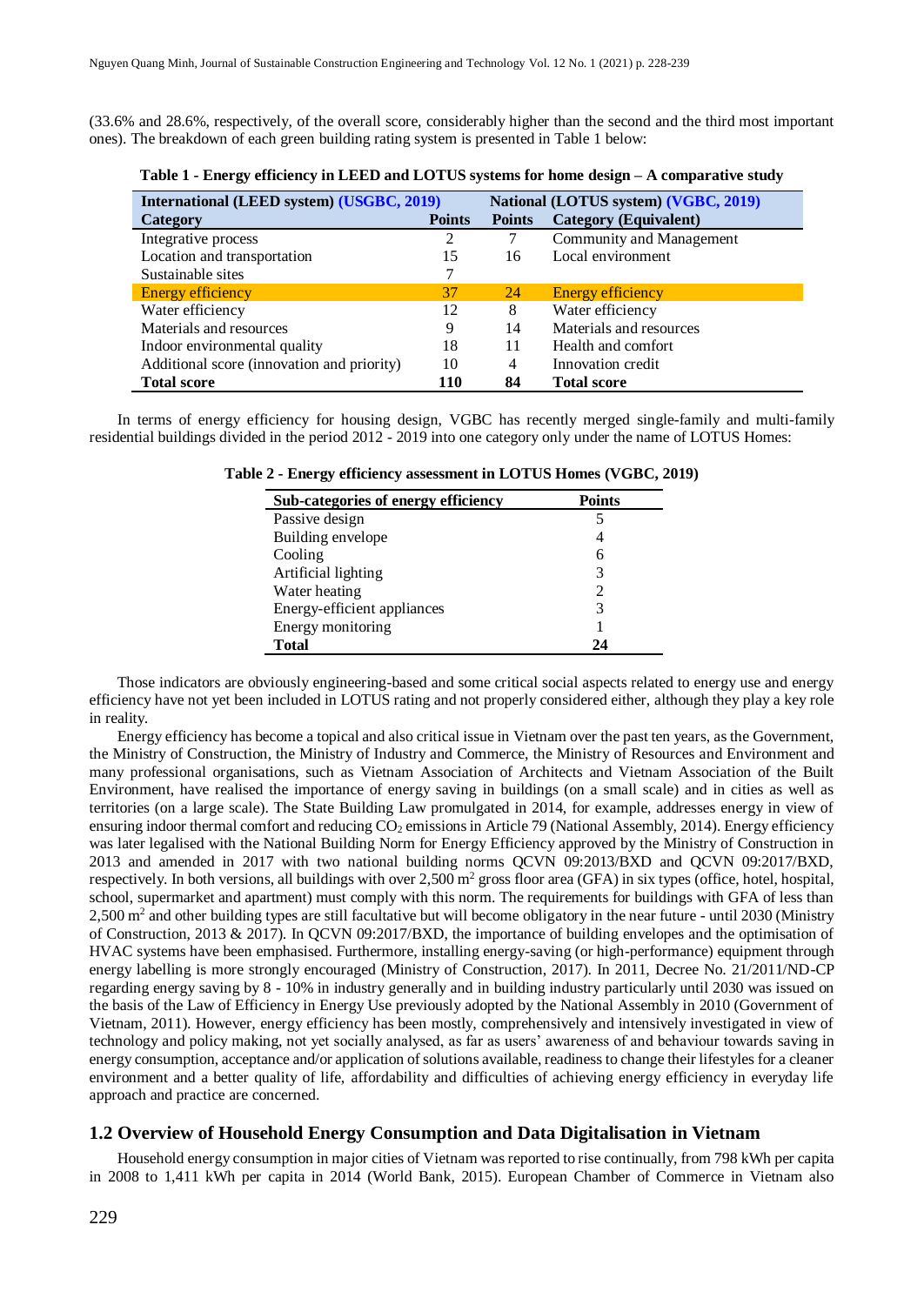conducted a review of energy consumption across Vietnam and a significant increase could be noted, from 998 kWh per capita in 2010 to 1,564 kWh per capita in 2015 (European Chamber of Commerce in Vietnam, 2017). Another survey in detail, more recently conducted within five years (2013 to 2017), shows a steady increase in the energy demand of a typical nuclear family living in central Hanoi: 44 kWh/m<sup>2</sup>a (2013), 48 kWh/m<sup>2</sup>a (2014), 50 kWh/m<sup>2</sup>a (2015), 55 kWh/m<sup>2</sup>a  $(2016)$  and 59 kWh/m<sup>2</sup>a (2017) (Nguyen, 2018), because extreme weather conditions (too cold in winter and too hot in summer) have occurred more often and lasted longer in recent years than ever before. In the meantime, home energy use intensity in Hanoi, according to an investigation undertaken in 2016, varied between 23 kWh/m<sup>2</sup>a and 73 kWh/m<sup>2</sup>a, depending on orientation, design concept, type of housing, quality of living and daily life activity (Nguyen, 2018). Some other researchers and projects have chosen to deal with household energy consumption in major cities in Vietnam, but they focused on the amount of energy consumption with comparisons and explanations of different levels, and just mentioned users behaviour and awareness as a crucial factor without going further into detail with statistics to show more convincingly how essential practising energy saving really is or what may be drawn from the data in view of sociology. Therefore, it is necessary to focus more on social aspects of household energy consumption on a small scale first, before larger-scale studies can be carried out to achieve energy efficiency in both city planning and project management.

In Vietnam, the application of digitalisation to energy-related research has not yet been properly considered or investigated either. Actually, digitalisation or networking can be mostly found in state management, as the Government has since 2016 encouraged the implementation of e-authority and e-ministry concepts as an integral part of a nationwide administrative reform and paperwork simplification, especially in business registration, trade transaction, customs clearance and tax payment.

#### **1.3 Research Objectives**

The study aims to:

• better understand how city residents in different districts of the capital city of Hanoi living in different housing types and conditions think about energy issues in buildings, particularly energy efficiency, what they often do to save energy, how they are aware of the importance of energy sustainability and accept new energy-efficient housing concepts.

• provide project managers and even home designers with one insight into social aspects of achieving energy efficiency as the other side of the coin. The statistics and data analyses, though the survey was individually conducted on a small scale, are expected to be useful for decision makers when they intend to modify some current policies related to energy towards efficiency. The proposal of digitalisation concept applied to collecting input data suggests that a much more effective mechanism for energy-efficient housing architecture in Hanoi and other major cities should be established, in accordance with the 4.0 industry and technology.

#### **1.4 Research Methods**

The following research methods were used in this academic paper:

• Survey: Data on factual and social issues related to energy use and energy saving from 190 households living in 17 districts of Hanoi were collected;

• Data analyses: Data were categorised, analysed and compared with one another, where appropriate;

• Interview: Sixty households from three groups of respondents living in three housing types are intentionally chosen in Step Two for an interview to gather more in-formation used in analyses, such as the reasons for applying specific solutions and order of priority when choosing some products with regard to energy saving.

These three research methods should be consecutively/alternately taken to ensure the comprehensiveness of the data within an individual study. It requires a sufficient number of households. A city-wide distribution of households would be preferred to a same-district or even a same-settlement location. The diversity of data, such as housing types, family sizes, purposes of use, household electric apparatuses, applications of various solutions to the saving of electricity, etc. were taken into account. Additional information from interviews helped explain some facts in social aspects of a technical issue and support the key arguments.

#### **2. Outcomes of Household Energy Consumption Survey in Hanoi**

As part of an annual university scientific research project, a survey on household energy use and energy saving was carried out in 2019, with the participation of a total of 190 households living in 17 out of 30 districts (or equivalent administrative units) in Hanoi City. The distribution of respondents and the structure of housing types are shown in Fig. 1 and Table 3 below: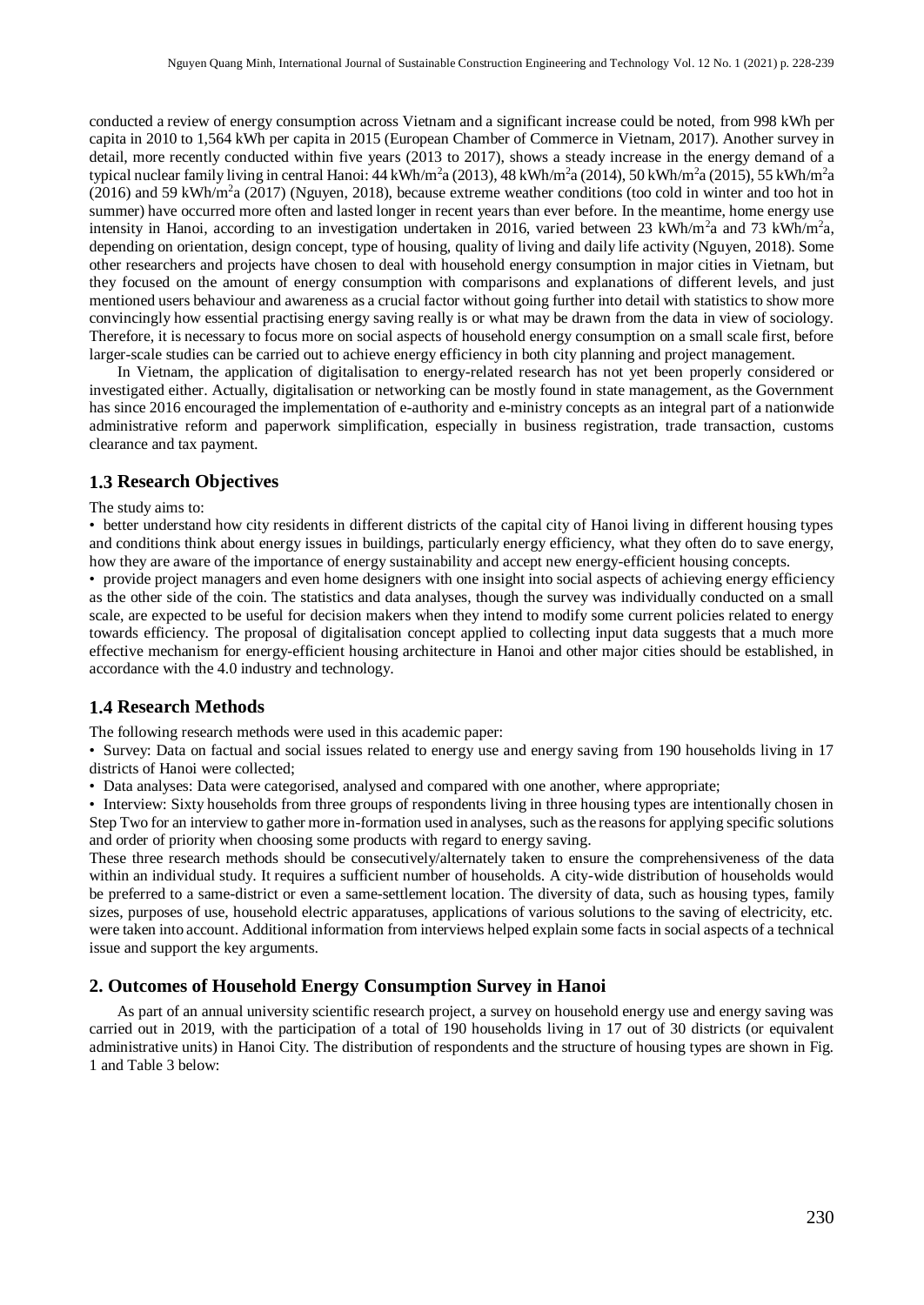

**Fig. 1 - Distribution of households surveyed and housing type structures** (Background map from Hanoi People's Committee Portal - www.hanoi.gov.vn)

|  |  | Table 3 - Distribution of households and housing types by district, from city centre to outskirts |  |
|--|--|---------------------------------------------------------------------------------------------------|--|
|  |  |                                                                                                   |  |

| No. | <b>District</b> | Number of  | Type 1: Villa or | Type 2:          | Type 3:          |
|-----|-----------------|------------|------------------|------------------|------------------|
|     |                 | households | garden house     | <b>Row house</b> | <b>Apartment</b> |
| 01  | Hoan Kiem       | 07         | 00               | 07               | $00\,$           |
| 02  | Ba Dinh         | 07         | 00               | 07               | $00\,$           |
| 03  | Dong Da         | 24         | 02               | 21               | 01               |
| 04  | Hai Ba Trung    | 42         | 02               | 24               | 16               |
| 05  | Thanh Xuan      | 38         | 03               | 13               | 22               |
| 06  | Cau Giay        | 12         | 00               | 05               | 07               |
| 07  | Tay Ho          | 06         | 00               | 06               | $00\,$           |
| 08  | Long Bien       | 09         | 00               | 08               | 01               |
| 09  | Hoang Mai       | 20         | 02               | 05               | 13               |
| 10  | Thanh Tri       | 04         | 00               | 04               | $00\,$           |
| 11  | Ha Dong         | 08         | 02               | 04               | 02               |
| 12  | South Tu Liem   | 03         | 00               | 01               | 02               |
| 13  | North Tu Liem   | 02         | 00               | 01               | 01               |
| 14  | Hoai Duc        | 04         | 01               | 03               | 00               |
| 15  | Dan Phuong      | 01         | 01               | 00               | 00               |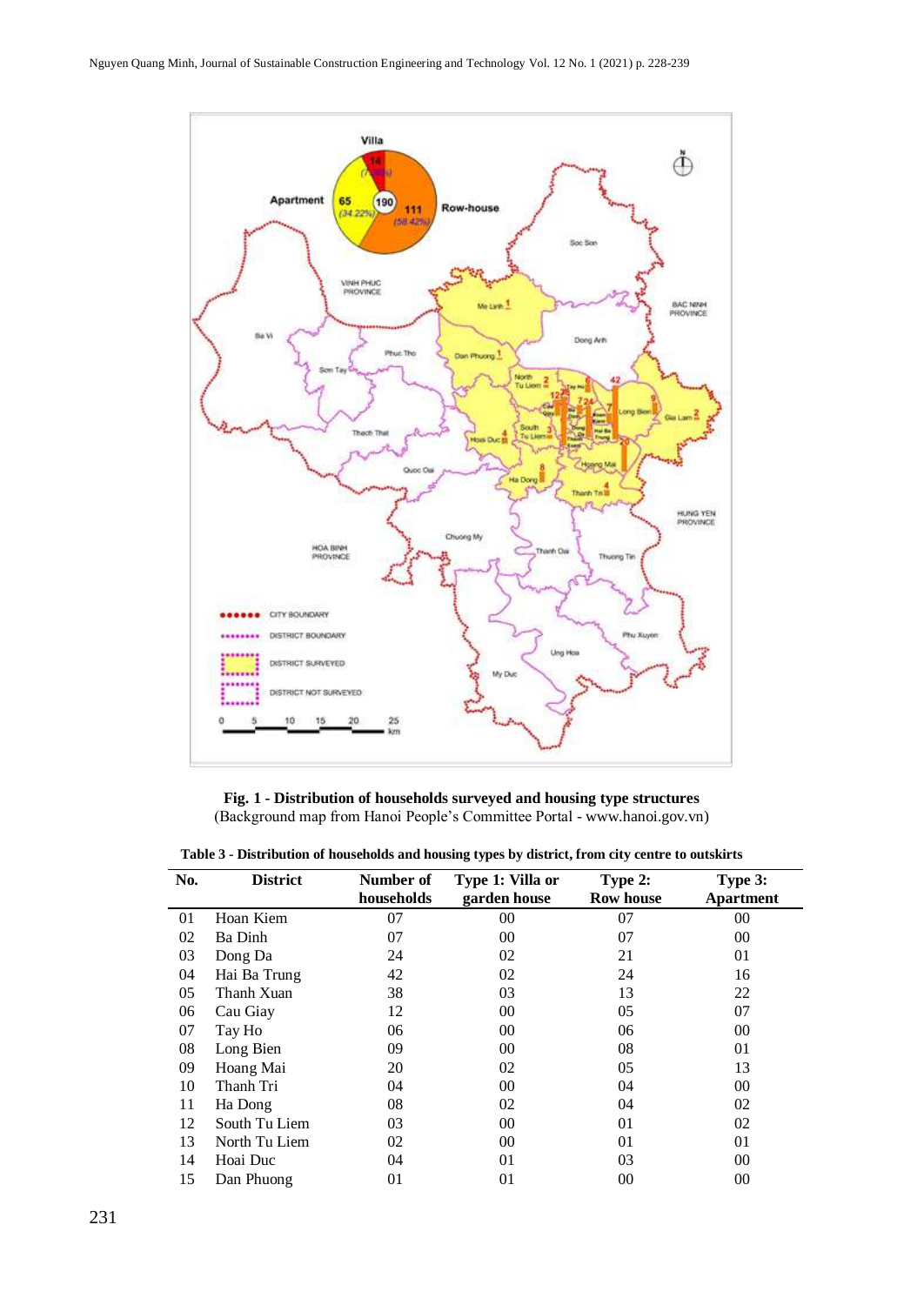| No. | <b>District</b> | Number of<br>households | Type 1: Villa or<br>garden house | Type 2:<br><b>Row house</b> | Type 3:<br><b>Apartment</b> |
|-----|-----------------|-------------------------|----------------------------------|-----------------------------|-----------------------------|
|     | Me Linh         |                         |                                  | 00                          | 00                          |
|     | Gia Lam         | 02                      | 00                               | $^{02}$                     | 00                          |
|     | Total           | 190                     | 14                               | 111                         | 65                          |

Before analysing the importance of social aspects in energy efficiency, it is necessary to understand the current situation of applying energy-saving solutions in Hanoi. All the 190 households in the survey have already taken a number of measures over the past few years to minimise the unfavourable climate conditions and to reduce the energy consumption as well. In total, there are 18 solutions applied as listed from the most to the least popular in Fig. 2. A fivegrade scale (38 households per grade) should be used to differentiate the levels of applicability: very low – low – medium – high – very high. Figure 2 shows that only seven out of 18 solutions are satisfactory (medium grade or above).

Surprisingly enough, the most popular solution (174 out of 190 cases, or 91.6%) is not technical - turning off electrical equipment when going out. Some respondents (62 out of 174) say that they understand quite well how important energy saving is, because they are university lecturers and researchers in architecture, urban planning and civil engineering, teaching energy-related subjects or building designers and project managers, working on green building projects frequently. The others (112 out of 174) have become aware of the issue and practised turning off electrical equipment if they no longer use it as a result of action programmes broadcast on various mass media channels, including the Earth Hour campaign in which Vietnam has joined with the world community since 2009.

The second and third most common solutions are quite simple but relatively effective in respondents' opinion: Using curtains, blinds and/or bamboo screens (159 out of 190 cases, or 83.7%) and painting roofs and external walls with a bright and light colour (125 out of 190 cases, or 65.8%). Both solutions are quite easy to apply in reality and these householders can make a decision quickly based on a large number of options or products available in the market. Out of 60 householders interviewed, 44 needed advice from close relatives, colleagues or friends when they did not know what kind of sun-shading systems or external wall paints to choose. As for these 44 respondents, they considered three key factors in the following order of importance: 1. Quality of products (21 choices), 2. Price of products (14 choices) and 3. Aesthetics of products (09 choices). With regard to the quality, 16 out of 21 householders choose to buy made-in-Vietnam products (in combination with price) while five prefer imported products from the EU or Japan (the products may be better designed).

The next common solution is based on design, when balconies and loggias are applied and able to help protect the houses or apartments from the solar heat and radiation through shading effect on the façade. Among 190 cases, 109 families (57.4%) regarded making use of loggias and/or balconies as "efficient", especially those living in houses or apartments facing West or Southwest (23 out of 60 interviewees).

The other solutions cover a wide range of application, from being simple (such as greening the façade by growing creeping plants and ornamental trees and closing/opening a double window structure in a flexible manner) to being complex and requiring some initial investments (for instance using double or triple glazing systems or applying a smart home concept). Some interesting facts and figures can be drawn from the statistics of solutions No. 6, No. 8, No. 14, No. 16, No. 17 and No. 18.

Solution No. 6 deals with planting shade trees near or around the house. Most of the households (65 out of 79 cases, or 82.3%) applying this solution live in villas (14 cases) or row-houses (51 out of 111 families) with a garden or a pavement in front of the house which is large or wide enough (over 6 m) to plant shade trees. For those living in apartments, particularly from the eighth floor upwards, they cannot make use of shading from shade trees, because of the limited height of shade trees and the requirement of the minimum distance from their homes to the shade trees planted.

Solution No. 8 emphasises energy efficiency by using energy-saving home electrical appliances, for example washing machines, dishwashers, light bulbs, particularly air-conditioners and fridges. The number of households saving energy marginally exceeds one third (66 out of 190, or 34.7%). The majority of them (43 out of 66, or 65.2%) have only LED or compact light bulbs while 23 households purchased further modern electronic equipment certified with three or more star energy-saving labels.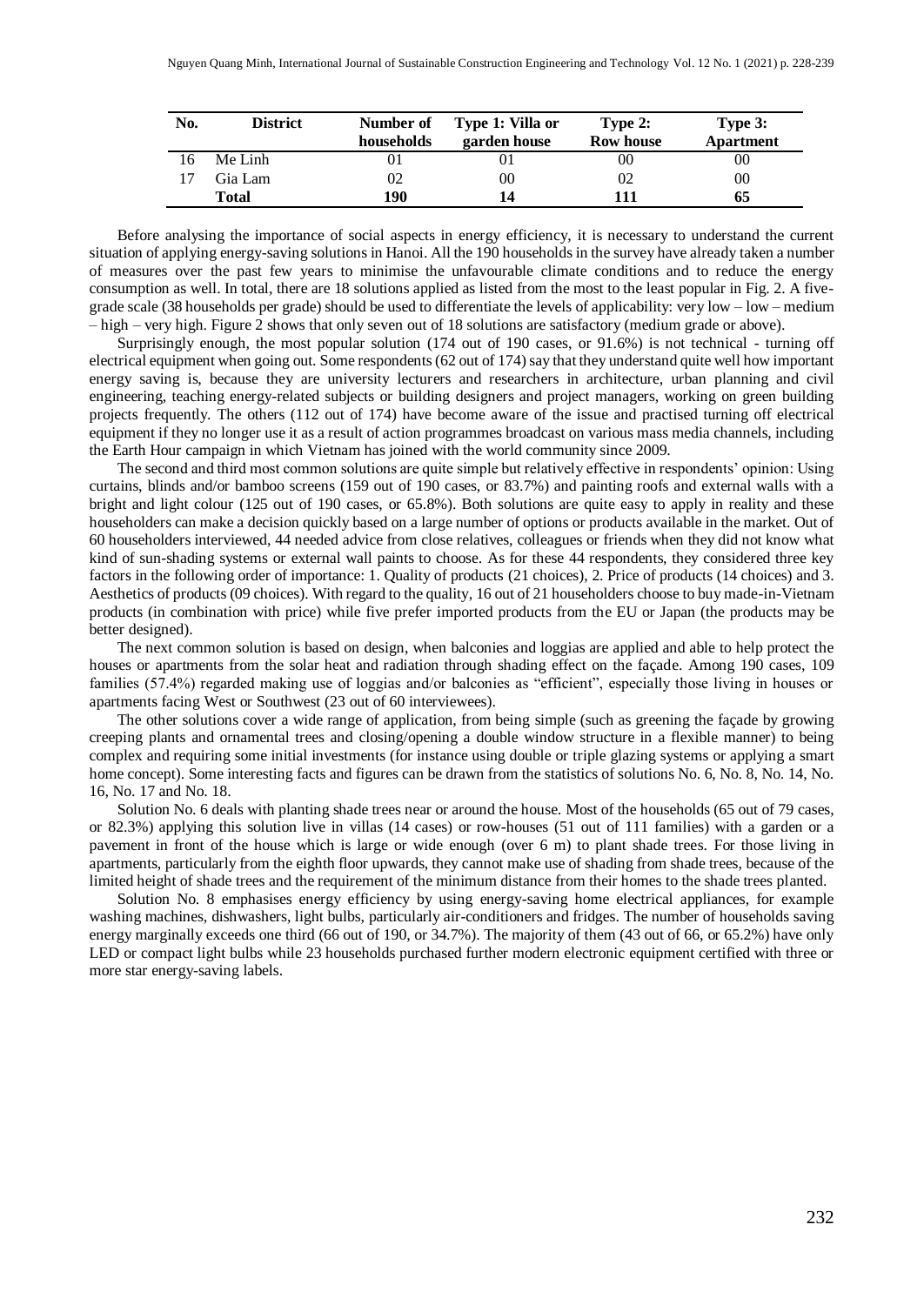

**Fig. 2 - Application of energy-saving solutions among 190 households in 17 districts in Hanoi**

Solution No. 14 and Solution No. 16 highlight the advantage of exploiting solar energy in household daily life activities, including lighting, cooking, showering and washing with warm water, etc., hereby reducing the dependence on conventional energy supply and helping protect nature as well as living environment. Although using renewable energy, especially solar energy, is strongly encouraged, it is still challenging for a city-wide application, mostly because of the high price for the majority of the city residents. A complete set of solar equipment  $(14 \text{ m}^2 \text{ photovoltaic panels})$ consisting of six standard modules with a monitoring system, a distribution box, a grid-tie inverter, frame and some accessories) costs at least 2,000 USD in the market (Vu Phong Solar, 2019). That means, the pay-back time should be six or seven years on average. For this reason, only 10 households (out of 190 households surveyed, equal to 5.3%) have installed PV panels. In terms of using solar collectors for warm water, the number of families is three times higher (30 out of 190 households surveyed, or 15.8%) and they are mostly upper middle-class families or above. To understand more about the public awareness of renewable energy sources, 60 households were interviewed. All of them realise that making use of solar energy should be the right (or the best) solution for the future in Vietnam with regard to energy security and environmental protection, 43 respondents agree that wind energy will be the second option, 22 think that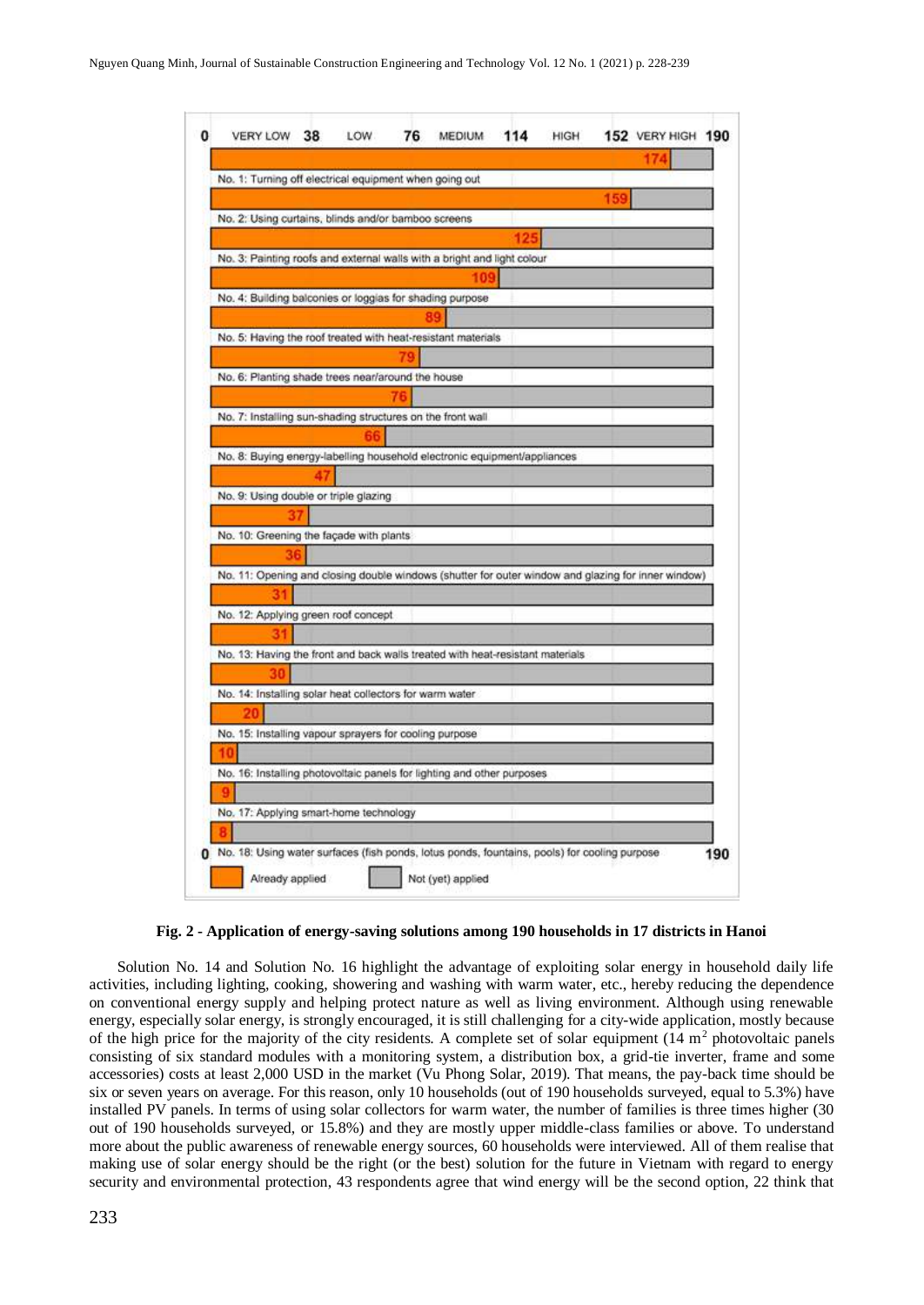geothermal heat could also be exploited, 15 know something about bio-mass and only nine have heard about tide and wave energy before. Out of the 43 respondents naming at least one more renewable energy source than solar energy, 32 are non-professionals.

Smart home technology (Solution No. 17) is much more expensive than Solution No. 14 and Solution No. 16 combined, actually costing from 5,000 USD (for mini-apartments) to 17,000 USD (for villas) offered by some of the leading domestic providers, such as BKAV, LUMI and ACIS (Smart Home Vietnam, 2020). That is why only a few families among the households surveyed (9 out of 190, or 4.7%) could afford the smart home full package price which helps them save a further amount of household energy consumption of up to 20% through the integration of all the power systems and the optimisation of the whole network.

Ranked as the very last in the list (Solution No. 18), using water surface for cooling the house through evaporation effect seems to be quite easy to apply, but in fact it is the least popular solution, found only in eight (out of 14) villas where the land plot is large enough, located in new districts or in the outskirts, to have a sufficient area  $(10 \text{ m}^2 \text{ or more})$ for a fish pond, a lotus pond or a pool to ensure the efficiency of cooling the summer air. This water surface is planned either in the front of the house or on one side, normally in the prevailing wind direction. Using vapour sprayers can be an alternative of cooling for apartments or narrow row-houses. Such a system does not require a large space or cost so much, but only 20 households have it installed.

Asked about an opinion of energy saving in modern housing, 125 (out of 190 households investigated, equal to 65.8%) regarded it as "very important" and a further 62 respondents found it "important". That means, an overwhelming percentage of households (98.4%) agreed that energy saving plays a vital role in reality. But only 139 households (73.2%) would be longing for an offer of a complete energy-efficient home design concept. Not only 47 respondents (24.7%) hesitate to take more energy-efficient measures, but 105 out of 139 households (75.5%) also think that it will be difficult to achieve energy efficiency in housing design for various reasons (see Fig. 3).



**Fig. 3 - Statistics on the awareness of the importance of energy saving in housing architecture and the acceptance of energy-efficient design concept**



**Fig. 4 - Problems on the way to achieve household energy efficiency from 190 cases in Hanoi**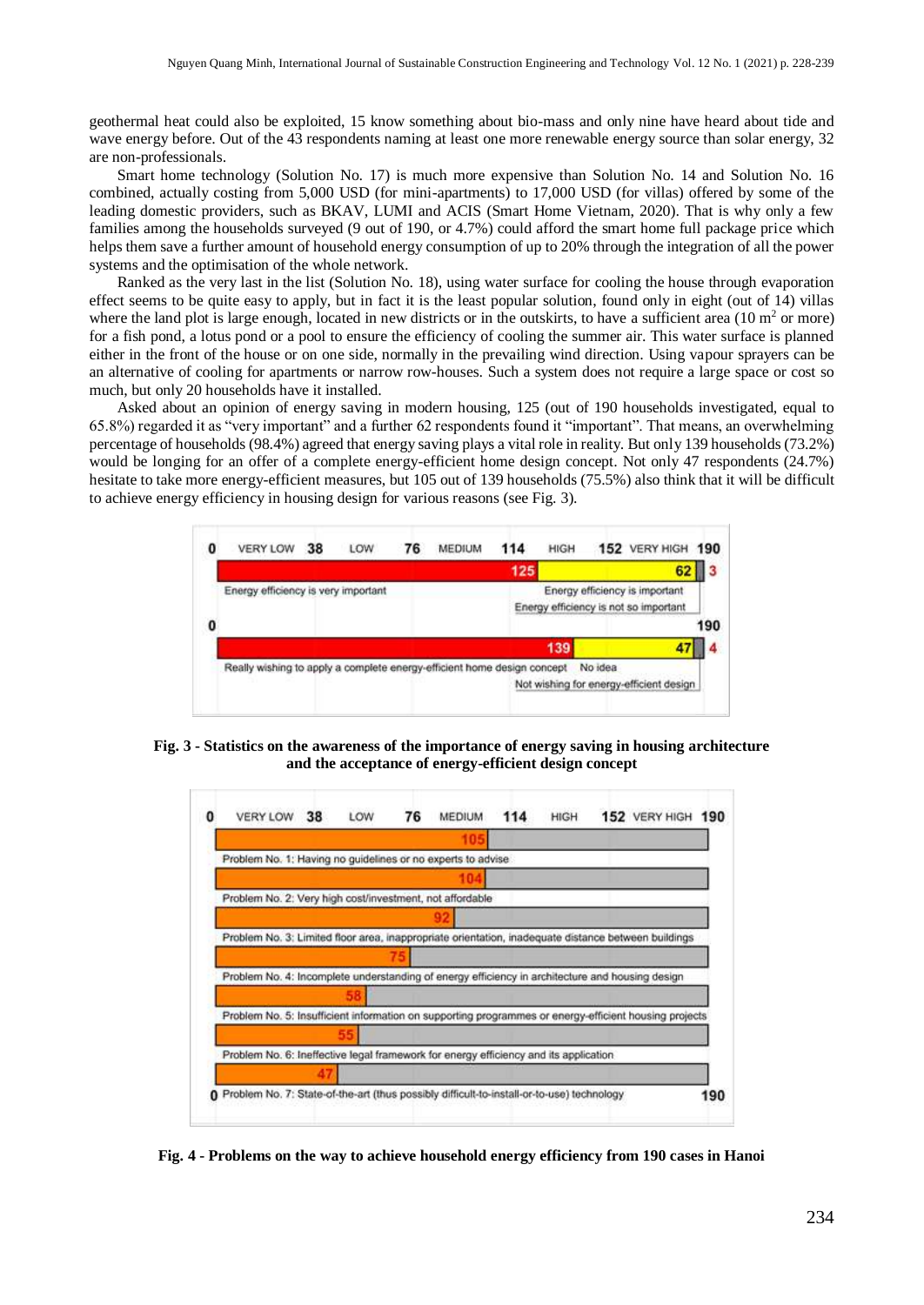According to the survey, there are seven major obstacles on the way to achieve energy efficiency, arranged from the most to the least critical. These reasons are graphically presented in Fig. 4.

It is obvious to notice that the biggest problem to solve is the lack of a so-called guideline for energy-efficient home design officially published by a competent state organisation, such as the Ministry of Construction or Vietnam Green Building Council. Similarly, apart from a guidebook, people need experts, either architects or engineers, in energyefficient building to advise them on appropriate solutions in specific conditions of construction sites, but it is not always easy to find such qualified consultants. Over half of the respondents (105 out of 190 households, or 55.3%) did not feel satisfied with that situation.

Once again, financing is placed among the greatest difficulties in achieving energy efficiency, with 104 respondents (54.7%) saying that they cannot afford an energy-efficient house or apartment in five to ten years' time unless the State makes a new supporting policy in line with a more generous bank loan programme (longer payback term and lower rate of interest). Currently they are categorised as "middle-class" or "low-income" households. A funding balance of 50% - 50% for the total cost of an energy-efficient house or apartment shall be applicable to a middle-class family while the share of 75% (state aid) - 25% (household contribution) can be accepted for those with less spending power.

Another case to consider in reality is that a house or an apartment faces West or Southwest as an unfavourable orientation. Furthermore, the distance between that house or that apartment and the opposite block fails to meet the minimum distance requirement. Consequently, that house or that apartment will not be properly ventilated and/or welllit with daylight, thus unhealthy to live in. Should the floor area be limited (less than  $40 \text{ m}^2$ ) and the house constructed in a high-density quarter where people are easily and immensely affected by the urban heat island effect, it will also be difficult to ensure a good quality of building and living. This problem ranks third in the list with 92 votes.

Seventy five households, mostly non-professionals (65 out of 75, or equal to 86.7%), admit that they do not understand well what energy efficiency actually re-quires, even some professionals with over five years of work experience. They imagine green or energy-efficient architecture in a very simple way: Planting as many trees as possible inside and/or outside a house or an apartment and installing a warm water collector or a photovoltaic panel on the roof would be sufficient. Of course such an understanding is incomplete and it is suggested that more education programmes as well as promotion campaigns should be launched in order to raise the public aware-ness of energy efficiency in both housing design and project management.

A considerable number of people found shortcomings in the information system and legal framework (58 and 55 interviewees, respectively). They complained that they did not receive any information on the state's supporting policies or the city's energy-efficient housing projects, or they did but it came very late, thus they could not stand a chance to buy a house or an apartment that they wished, even when they have enough money to do so. Many of them also thought that the current building law and the sub-law documents would not pave the way for energy efficiency to take root, because of cumbersome procedures in building project approval and certification, as well as in assistance and implementation. Therefore, the current building law needs to be modified as soon as possible.

Last but not least, energy-efficient architecture requires state-of-the-art technology, especially in super energy-saving buildings like passive houses or zero-energy houses. In addition to a much higher building cost, the operation or the monitoring of a complex household energy system can be a barrier to elderly people, as demonstrated in the fact that 38 out of 47 home owners who hesitate to apply innovative energy technology for greater energy efficiency are over 60 years old. They tend to prefer something simple and easy to use.

#### **3. Discussion of Initial Research Findings**

The social dimensions of achieving energy efficiency in urban housing design in Hanoi and other Vietnamese major cities have been partially (but somehow clearly) reflected in the following five aspects and demonstrated with relevant statistics: 1. Awareness of the importance of saving energy and using renewable energy at home, 2. Users' behaviour towards and their practice of energy-saving solutions at home, 3. Readiness to change for a higher level of energyefficiency when purchasing new houses/apartments or deciding to renovate old houses/apartments, 4. Affordability and 5. Greatest obstacles for achieving household energy efficiency.

The on-going public awareness raising programmes are very successful, as most people have realised how important energy efficiency can be while confronting an energy crisis and facing an increasing electricity price. A good understanding will result in right behaviour, such as switching off lights, electric fans, TVs, CD players and other home apparatuses before going out, even for a few minutes. In this regard, the public feedback is absolutely positive. Many of them also become well conscious of the fact that energy saving is the first bold step towards energy efficiency.

Among 18 energy-saving solutions, only two are directly related to user behaviour. Apart from turning off electricityconsuming appliances if not necessary, it is highly recommended to purchase energy-labelled equipment, not just LED lamps, but also more energy-intensive appliances, especially air-conditioners, fridges, dish-washers and washing machines. An air-conditioner manufactured in Vietnam with technology transferred by Mitsubishi as one of the most favourite Japanese trademarks in Vietnam, for example, can save up to 30% - 50% - 70% of electricity (three - four - five star labelling, respectively). In order to encourage more and more people to use such environment-friendlier building products and electricity equipment, the state should promulgate an incentive policy targeted at both manufacturers and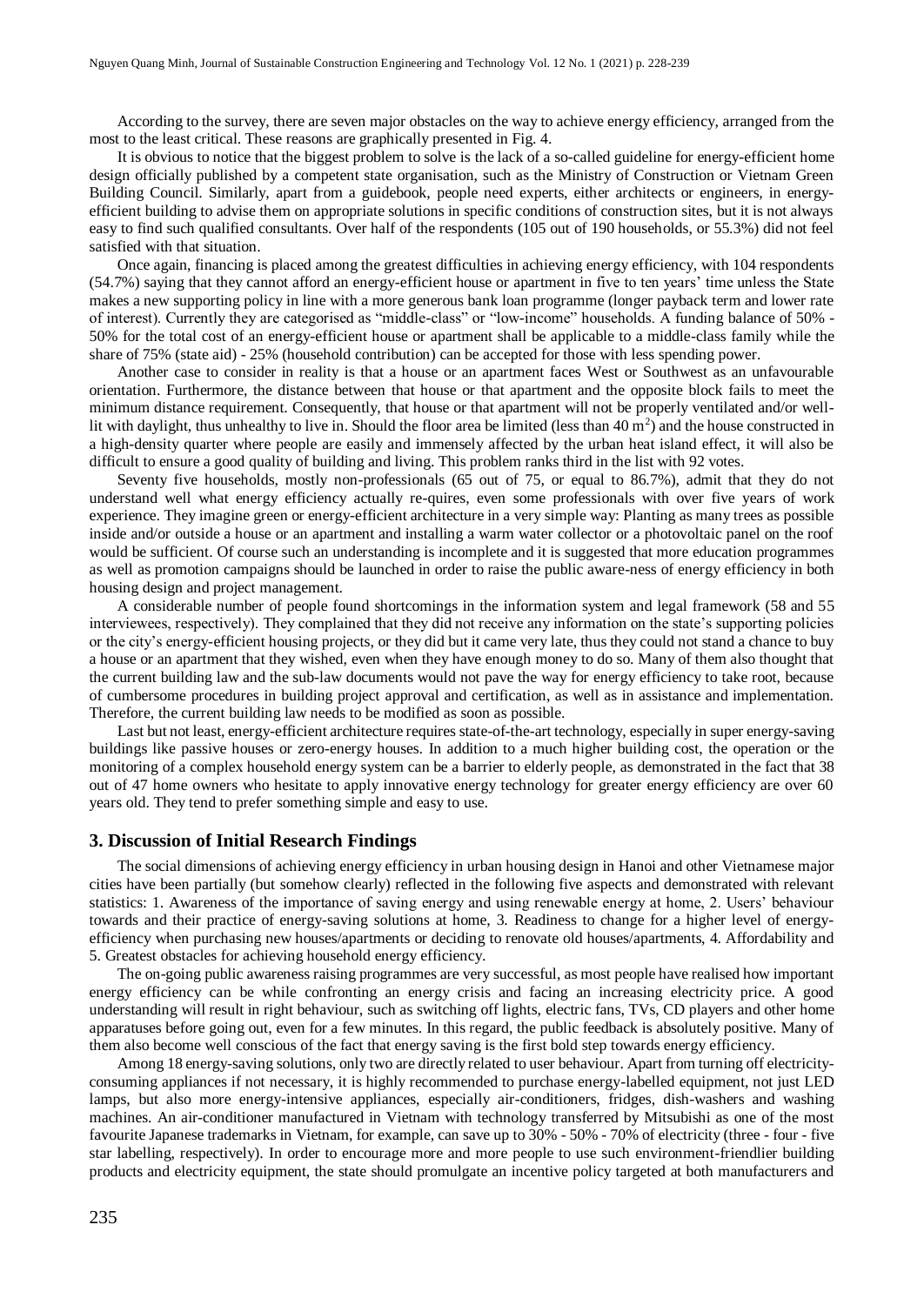customers, first of all at the low-income group. For manufacturers, they can be allowed to gain so much from reducing enterprise taxes and probably other benefits from the government and/or the local authority.

From the outcomes of the survey, it does not seem at present that many people get ready to change for a higher level of energy efficiency, even if they are going to buy new houses/apartments or about to renovate their current homes for a higher level of comfort. Several key solutions are simple but really efficient and very easy to apply. Nevertheless, they are ranked in the bottom half of the list, for instance, green roof and façade, heat-resistant wall, cooling through evaporation effect (all of these measures go with less than 20% of the total number of households saying yes). Most of the interviewees (53 out of 60 are convinced of the advantages of energy-efficient architecture, but they are also reluctant about the higher cost. Among these 53 cases, only nine households can afford the price (those living in villas), 24 respondents say that they can borrow money, either from family members or from the banks with concessional loans (those living mostly in row-houses) to purchase a standard energy-saving house or apartment and 20 families have no financial means (those mostly living in apartments). Once again, affordability matters in providing energy-efficient architecture for the public.

In exploiting solar energy as a potential substitute for conventional energy sources, affordability is often the last hurdle to overcome before putting the design concept into practice. The percentage in each case (using solar heat collectors and installing solar cells) is astonishingly low, although almost all of the householders agree that using regenerative energy would be an imperative need for today. The main reason for this hesitation, as previously mentioned, is an initial investment in innovative building technologies and efficient energy systems which most of them could not afford. Energy-efficient architecture means, in their opinion, high-tech design and will only aim at high-end users, while the majority of city residents still belong to middle and low-income groups. In the same way, smart home design has been and continues to be chosen mostly by high or very high-income residents only.

This public opinion survey also pointed out some gaps to fill while striving for energy efficiency: The lack of consultancy from professional organisations, the lack of financial support from the state and state agencies, the lack of pre-requisite site conditions for planning and building towards energy efficiency, the lack of knowledge from the public, the lack of information from the state departments and authorities, and the lack of legal bases for implementation from legislative bodies. In case these problems co-exist, the goal of achieving energy efficiency will certainly be more difficult to reach. The feedback from the public, if frequently collected, will always be useful, helping decision makers adopt a new housing policy facilitating energy efficiency or adjust the current one in time so as to meet the requirements of the reality as well as the demand of the community. The success of any urban development or redevelopment project in general (and the one in energy efficiency improvement in particular) can be measured with the level of satisfaction of the public as another social dimension which still remains unexplored somehow. Similarly, through a city-wide datacollecting network, housing planners and architects can be informed of the problems in housing design and improve both the design and construction quality. Applying some high-tech energy-saving solutions is recommended in addition to (or in combination with) simple-but-efficient ones.

#### **4. Digitalisation as a New Tool in Energy Studies**

#### **4.1 Why Digitalisation?**

In order to achieve energy efficiency in both planning and architecture, it is vital to understand how people use energy as the first step, before going further with a number of practical solutions, architecturally, technically and socially considered. In this first step, data collection plays an extremely important role, helping researchers find out a wide range of important information, such as housing patterns, house or apartment orientation, number of family members, floor areas, number of household electric appliances and their electric power/consumption levels, especially air-conditioners, fridges and washing machines as the most intensive electricity consumers, measures currently taken to ensure indoor comfort as well as to save energy, monthly and annual electricity bills, possibilities to use regenerative energy sources and awareness of the importance of using clean energy as well as the role of green building. It is obvious that the data are quite diverse and that the more data are collected, the better the results can be.

The ground of this individual study would have been better founded, if it had been undertaken on a much larger scale with more respondents - 40 or 50 households per central districts and 20 to 30 participants in the outlying districts. That is to say, the participation of 1,500 to 2,000 households would be needed for a much stronger database. Obviously, a conventional survey by means of hand-out questionnaires, no matter how well it might be technically or financially supported, will no longer meet this demand. As far as the update and accuracy of data is taken into account, the entire process cannot go without digitalisation. In other words, the application of information technology and the establishment of a city-wide data collecting network are pre-requisite conditions.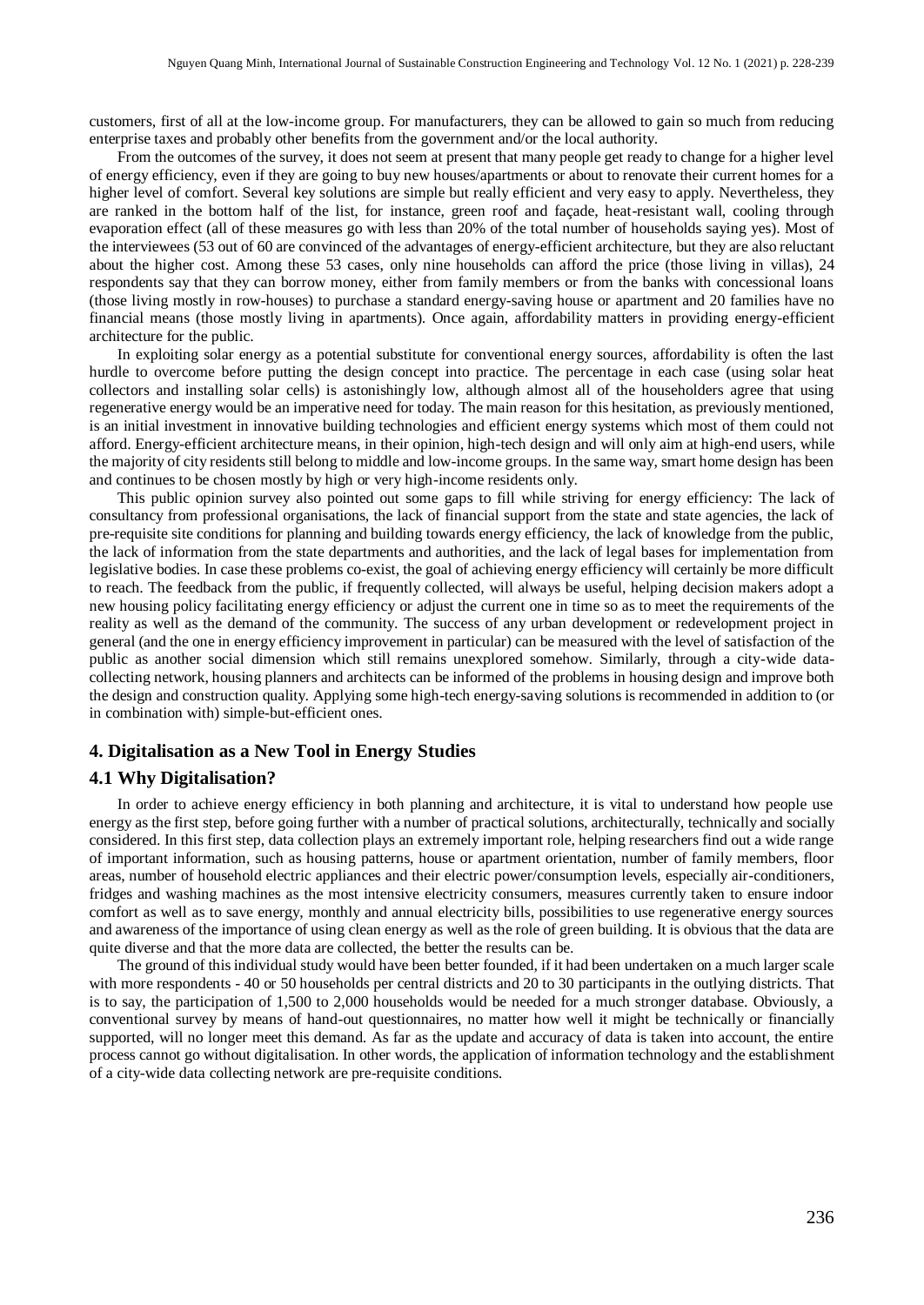#### **4.2 How Digitalisation?**

Digitalisation in terms of collecting energy input data will take the form of an e-survey, providing information on a regular basis (monthly, quarterly and yearly) and most significantly being conducted on a large scale (district-wide and city-wide). It will save so much time and ensure the accuracy as well as update of information.

Digitalisation, in this case, will be in accordance with the mainstream of e-government and e-authority in the reform of administrative system initiated by the Prime Minister and supported by the Ministry of Science and Technology. The digitalisation concept will be developed on a strong IT foundation and a city-wide net-work connected to every household. Each household in each ward (neighbourhood) is provided with a personal account to log in and an email address, for example: name of householder@name\_of\_ward.name\_of\_district.hn.vn to receive a notification with a link to an esurvey formulated by a professional organisation or a group of research institutes involved in an energy data survey. In order to avoid repetition, if many people living in the same ward share one name, special characters may be added to the e-mail address and the account as well. This system will be co-managed by the city and district authorities, with cooperation of some professional organisations which investigate energy consumption and energy efficiency. The experts from these professional organisations can either work individually or in groups to establish one survey and a survey form with instructions and requirements will be sent to all the households in any specific areas of the city. The recipients should be given enough time to complete the form and return it to the central manager. The data will then be digitally analysed and published in form of statistics for those who are interested. The entire system can be illustrated in Fig. 5 below:



**Fig. 5 - Digitalisation concept proposed for collecting energy data to help achieve energy efficiency in urban planning and design** 

The input data can be divided into three categories: 1. Quick-response data (for instance the public opinions of a law related to energy or an official document to be adopted and votes for a multi-optional decision to be made), 2. Semiannual or quarterly data (for example purchase of new electric household equipment and application of energy-saving solutions) and 3. Annual data (such as full-year energy consumption, GFA and family size). Depending on the requirements, the questions in a household energy survey form can be properly designed.

The output data are digitalised and targeted at different groups of users: General data are useful for the public while researchers need all kinds of data. Planners and architects are interested in data relevant to design. In the meantime, manufacturers pay special attention to technical specifications of household electrical equipment and managers should know how and why people are satisfied or unsatisfied with the current policy. Some data are open while the access to the others may be restricted.

#### **5. Conclusion**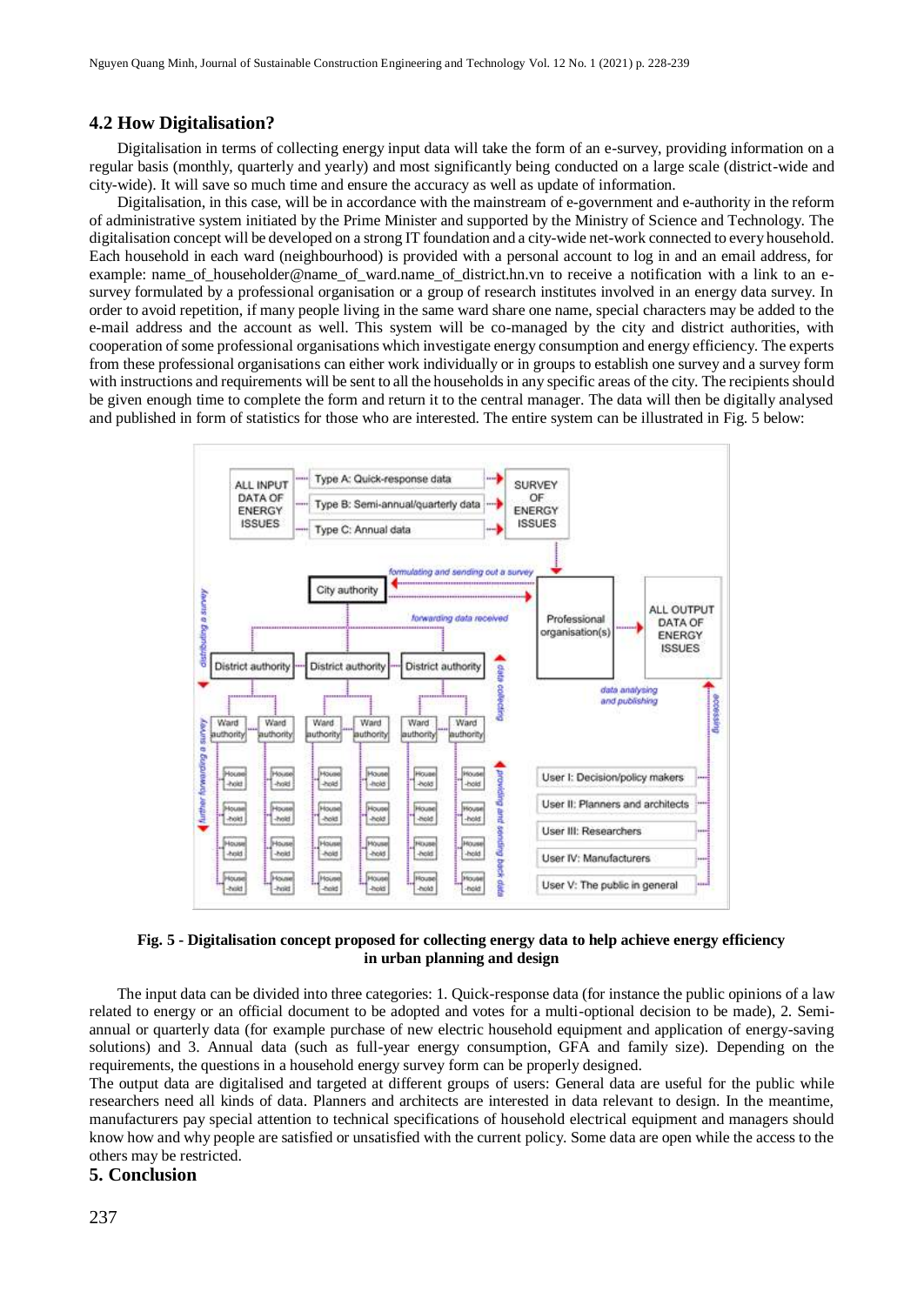It is still a long way for Vietnam in general, and for Hanoi in particular, to go towards energy efficiency. In fact, many simple solutions such as greening roofs and/or façades, opening/closing double-glazed windows subject to weather conditions and spraying vapour for cooling are not very common as shown in the household energy consumption survey. Most of the energy-saving solutions (15 out of 18) are not so widely applied as expected. Some of them are very important and indispensable in the modern time, for example using smart-home technology, installing solar panels and purchasing energy-labelled products. However, the public awareness of energy efficiency and environmental protection has significantly increased in recent years and it can be regarded as a dynamo for a major change in the city development.

Energy efficiency should not be only technically considered. Its social dimensions are interesting enough to explore. Actually, they play a key role and encompass a wide range of issues. Understanding well the difficulties and barriers on the way to achieve energy efficiency will help enhance the level of sustainability step by step, in accordance with the strict requirements of green buildings. Innovative energy solutions and technologies should be strongly encouraged in housing design and building operation.

Digitalisation will be regarded as a fulcrum and highly useful tool for studies on energy use as well as energy efficiency in urban housing, especially in major cities, in the 4.0 era. Digitalisation can be interpreted into a city-wide network of data providers and researchers as well as managers, so that all the data as input for studies will be collected quickly and frequently on a much larger scale. In fact, digitalisation will be a revolution at both pre-design stage and post-design stage (management).

In this circumstance, public opinion surveys related to energy efficiency and sustainability must be undertaken on a much larger scale and as frequently as possible with the support of information technology. The data obtained from an esurvey will surely be useful for all the parties involved in this process, including building occupants, building consultants, building scientists and energy experts, policy makers, funding providers, project developers and managers, and equipment manufacturers as well. They will form a multi-lateral mechanism and have to make it work smoothly by taking their full responsibilities and cooperating closely with one another.

As a new concept, digitalisation and networking of energy data should be put into practice first in Hanoi with some pilot case studies at district level. If successfully implemented, it can be further applied to other districts of the capital city, and later to the whole country.

#### **Acknowledgement**

The author would like to thank some colleagues and three groups of students at the Faculty of Architecture and Planning (National University of Civil Engineering based in Hanoi, Vietnam) for their kind support in acquiring data which have been used for in-depth analyses in this academic paper.

#### **Note**

All the data, including charts and tables, given in the academic paper without citations are the outcomes of a household energy consumption survey and an interview conducted by the author and collaborators. These data have not yet been published in any journals or conference proceedings.

#### **References**

United States Green Building Council (USGBC) (2019). LEED 4.1 for Homes. Guidebook. Weblin[k https://www.usgbc.org/leed/v41#residential,](https://www.usgbc.org/leed/v41#residential) last access 2020/08/30

Vietnam Green Building Council (VGBC) (2019). Lotus Scorecard for Homes. Guidebook. Weblin[k https://vgbc.vn/lotus/lotus-homes/,](https://vgbc.vn/lotus/lotus-homes/) last access 2020/08/30

World Bank (2015). Vietnam Energy Production and Consumption. Report, Hanoi. Weblin[k https://www.ceicdata.com/en/vietnam/energy-production-and-consumption,](https://www.ceicdata.com/en/vietnam/energy-production-and-consumption) last access 2020/08/30

European Chamber of Commerce in Vietnam Office (2017). Renewable Energy, Waste, Water, Green Buildings and Smart Cities: Best Practices and Solutions for Smart and Sustainable Development in a New Era for Vietnam and the EU (pp. 10-11). Green Book. Hanoi

National Assembly (2014). Building Law. Hanoi

Ministry of Construction (2013). National Building Norm for Energy Efficiency. QCVN 09:2013/BXD. Hanoi: Construction Publishing Inc.

Ministry of Construction (2017). National Building Norm for Energy Efficiency. QCVN 09:2017/BXD. Hanoi: Construction Publishing Inc.